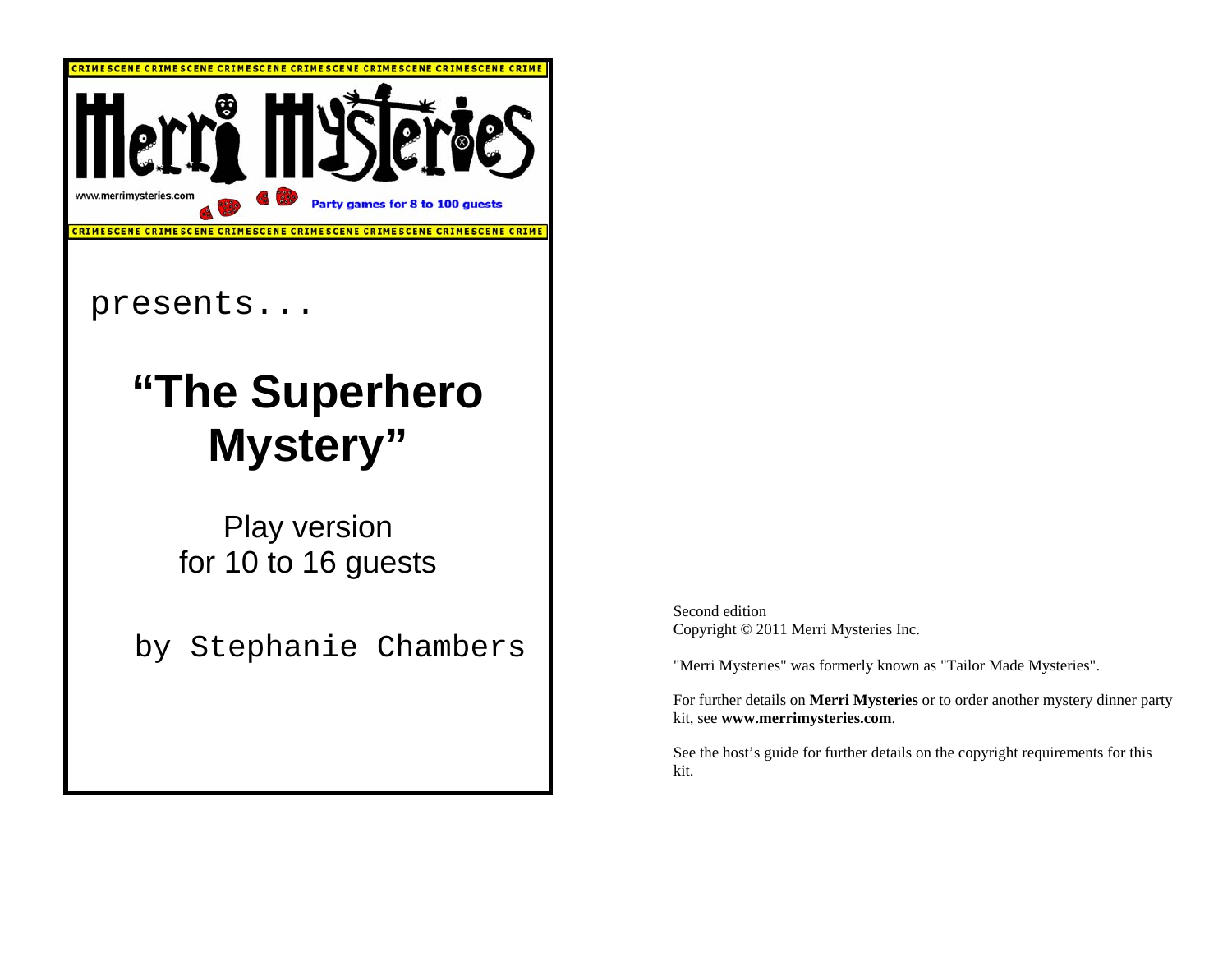### **The Suspects**

Cron and his evil team of villains have been captured in the downtown area of this city. The Police Chief says they found details of a diabolical plan in their hands.

Humble as they are, no superhero has come forth to receive the praise for this, so it is our job to work out which one is responsible for this marvellous deed.

**Web Man –** I'm like those eight-legged creatures, except I am only feared by those on the wrong side of the law. *Dress suggestions:* **Wear a webbed costume and a mask.**

**Wing Woman** *–* I am a very practical lady. I do all my own mechanics and I am a technological genius. Sometimes I get myself in sticky situations, but I always end up the winner. *Dress suggestions:* **Wear a feathered cape, a long dress and a mask.** 

**Nightflier** *–* With the aid of my infrared vehicle, I can see things at night that others can't see. I crusade for goodness. *Dress suggestions:* **Wear a cape and a mask and tights.**

**Zada the Zombie slayer** – I stop those who should be resting in their graves from prowling our streets and wrecking havoc on the undead. *Dress suggestions:* **Wear a dazzling costume.**

**Squawk –** I'm Nightflier's associate. I'm a technological whiz kid. Without my help, he wouldn't be as famous as his is. *Dress suggestions:* **Wear a cape and a mask and tights.**

**Samurai Sally** – I'm a Japanese warrior of great renown. I own seven very special blades and sometimes I have them all going at the same time and it's just like a fan. *Dress suggestions:* **Wear a martial arts outfit and carry a large plastic blade of some sort.**

**Morrow –** I'm the masked man from Monaco. I'm known throughout the world as the defeater of the evil-souled ones. *Dress suggestions:* **Wear a suit with a black mask.**

**Geisha Warrior** – I am Samurai Sally's constant assistant and friend. Don't let my demure looks fool you as to my abilities. *Dress suggestions:* **Dress as a geisha in a long dress with a cumberbund. If you want, you can carry a parasol or a hand-fan.**

*© copyright Merri Mysteries Inc. 2011* **Page 1 of 2**

**Steel Man –** I am a possessor of incredible strength. I am the defeater of all who choose to do the wrong thing. *Dress suggestions:* **Wear a flamboyant cape and tights and a mask. Add padding to give yourself lots of muscles.**

**Mighty Ms –** I glide through the night sky with grace, elegance and skill, defeating all who dare to do wrong. I'm always the first to arrive at any crime scene. I'm a serious lady that no one is able to defeat. *Dress suggestions:* **Wear a cape and tights and a mask.** 

*© copyright Merri Mysteries Inc. 2011* **Page 2 of 2** 

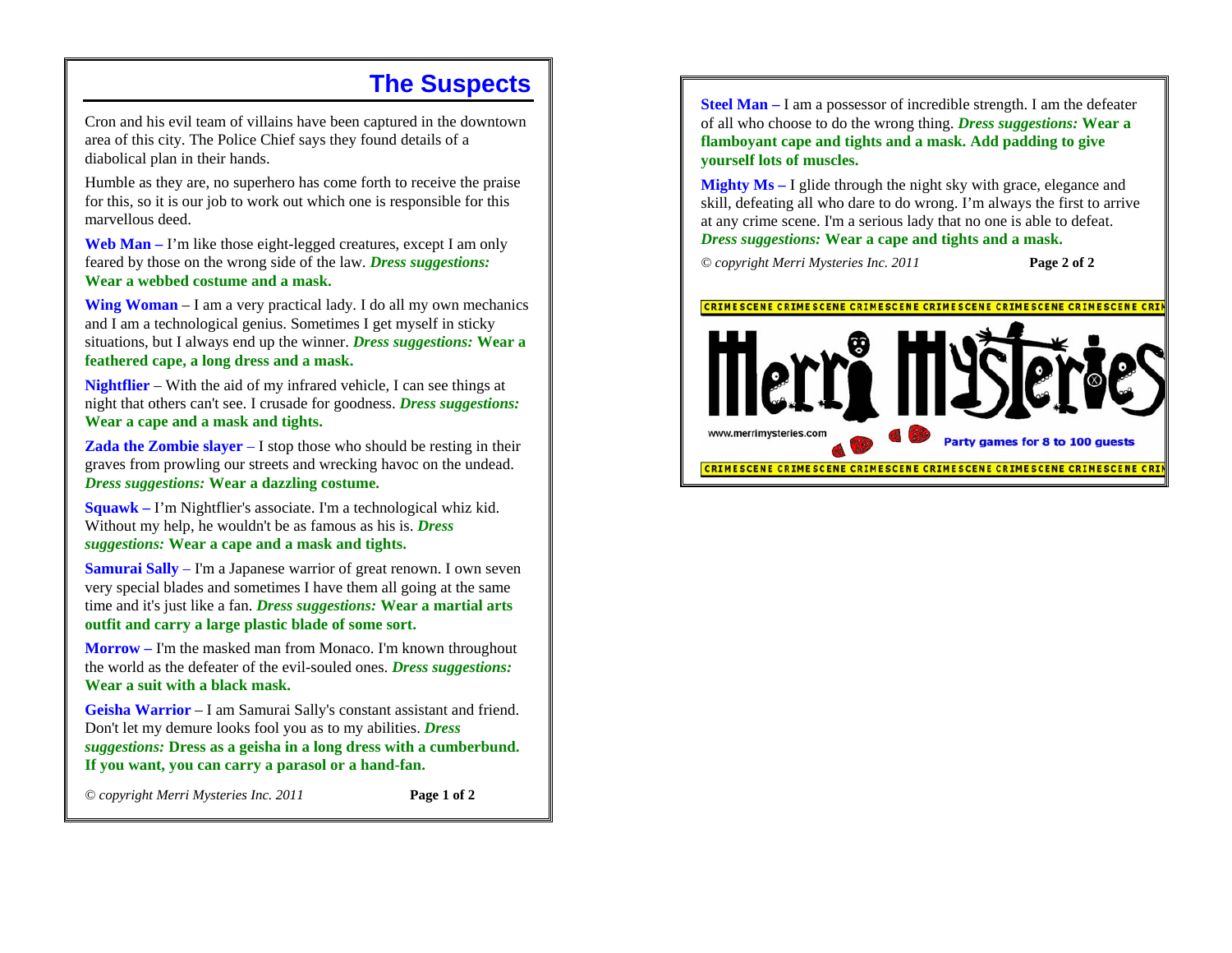#### **Investigator**

**Police Chief** – I'm in charge of the Police in this city. Sometimes I admit I do call upon the superheros for help, but not very often. And I didn't call them about this particular case. One of my guys was on his morning beat when he came upon the captured villains. *Dress suggestions:* **Wear a floral shirt, casual trousers and carry a notebook and pen.** 

### **Optional witnesses**

**Wally –** I run a cable store downtown. All of my clients are electricians and contractors. I know it sounds a bit boring, but I'm a people person so I enjoy it. But I am a bit overweight, so recently I have been taking some classes in an effort to get fitter and to lose some pounds. *Dress suggestions:* **Wear a blue shirt and shorts like an ordinary working guy. Carry some electrical wire or tape. Cron –** I'm the leader of the captured criminals. I'm the mastermind

behind our wonderful plan, which unfortunately was prematurely nipped in its bud. I'm a boilermaker by trade. *Dress suggestions:*  **Wear the kind of clothes that guys wear when they go to play cards with their friends. If you want, you can wear a welder's mask.**

**Louie –** I'm the one who had the skills to put the plan into action. I'm a detonator and explosives expert by trade. *Dress suggestions:* **Wear the kind of clothes that guys wear when they go to play cards with their friends. If you want, you can carry a black round thing that has fuse wire coming out of it.**

**Byron –** I'm the financial expert in this team of villains. I know all these is to know about money and how to get your hands on it. *Dress suggestions:* **Wear the kind of clothes that guys wear when they go to play cards with their friends. If you want, carry a wad of fake money.**

**Taz –** I'm the technology and security wizard in the team. Working out a password is as easy as putting a key in a lock for me. *Dress suggestions:* **Wear the kind of clothes that guys wear when they go to play cards with their friends. If you want, you can carry a computer tablet or small laptop.**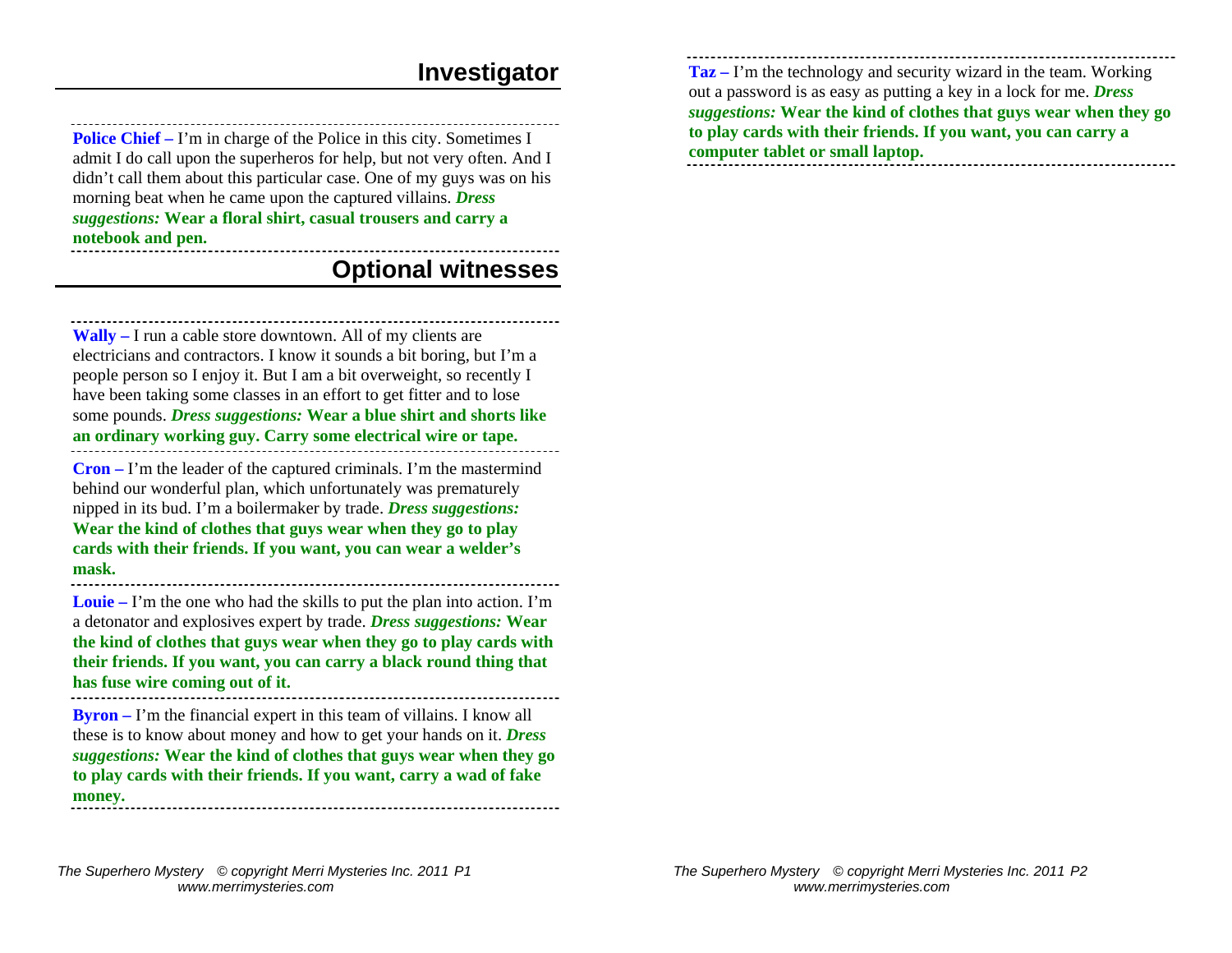**Name Tags** 

Web Man (suspect)

Wing Woman (suspect)

# Nightflier (suspect)

Zada – the Zombie slayer (suspect)

> Squawk (suspect)

Samurai Sally (suspect)

*The Superhero Mystery © copyright Merri Mysteries Inc. 2011 P4 www.merrimysteries.com*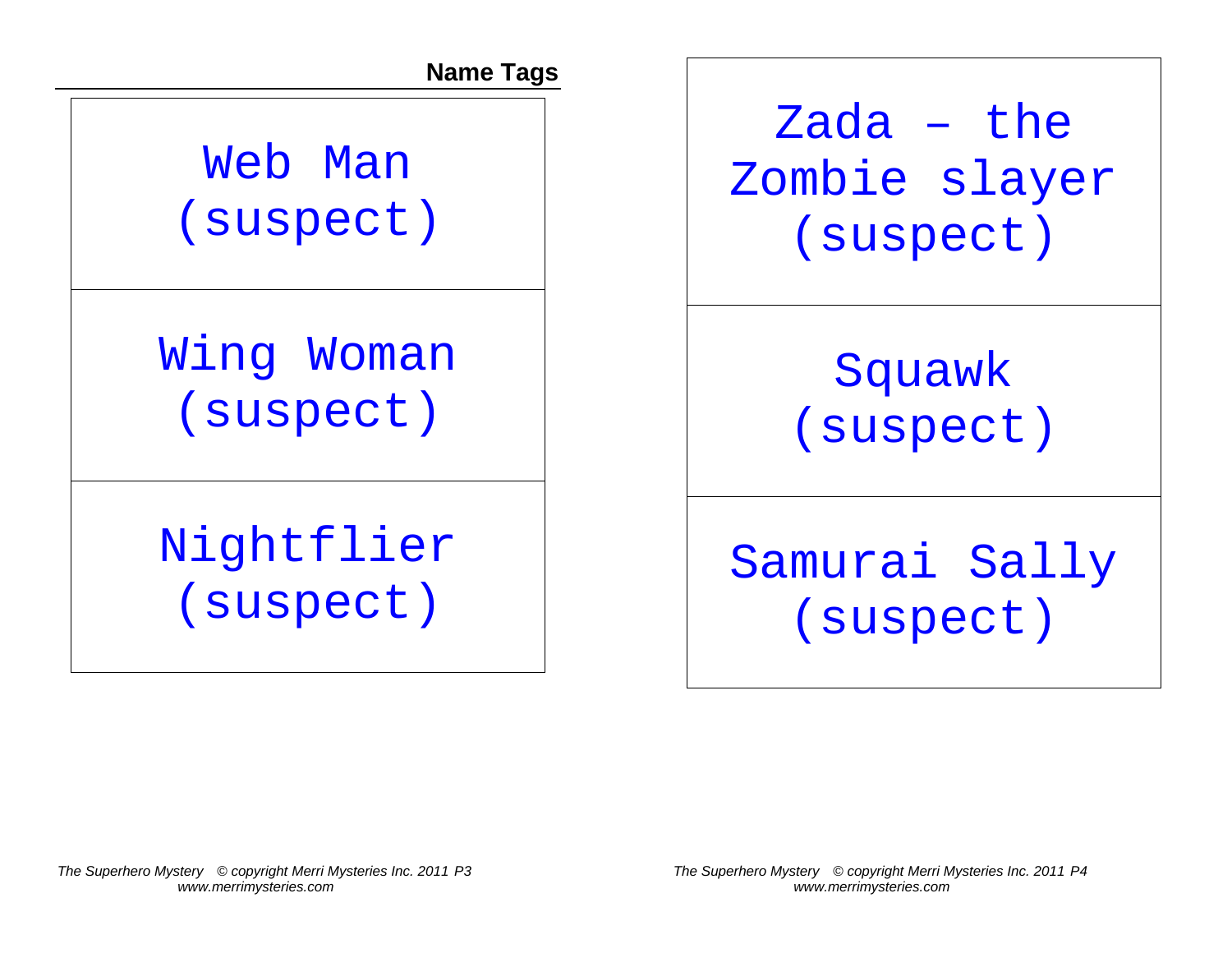Morrow – the Masked Man from Monaco (suspect)

Geisha Warrior (suspect)

> Steel Man (suspect)

## Mighty Ms (suspect)

*Investigator* 



*Witnesses* 

Wally (witness)

*The Superhero Mystery © copyright Merri Mysteries Inc. 2011 P6 www.merrimysteries.com*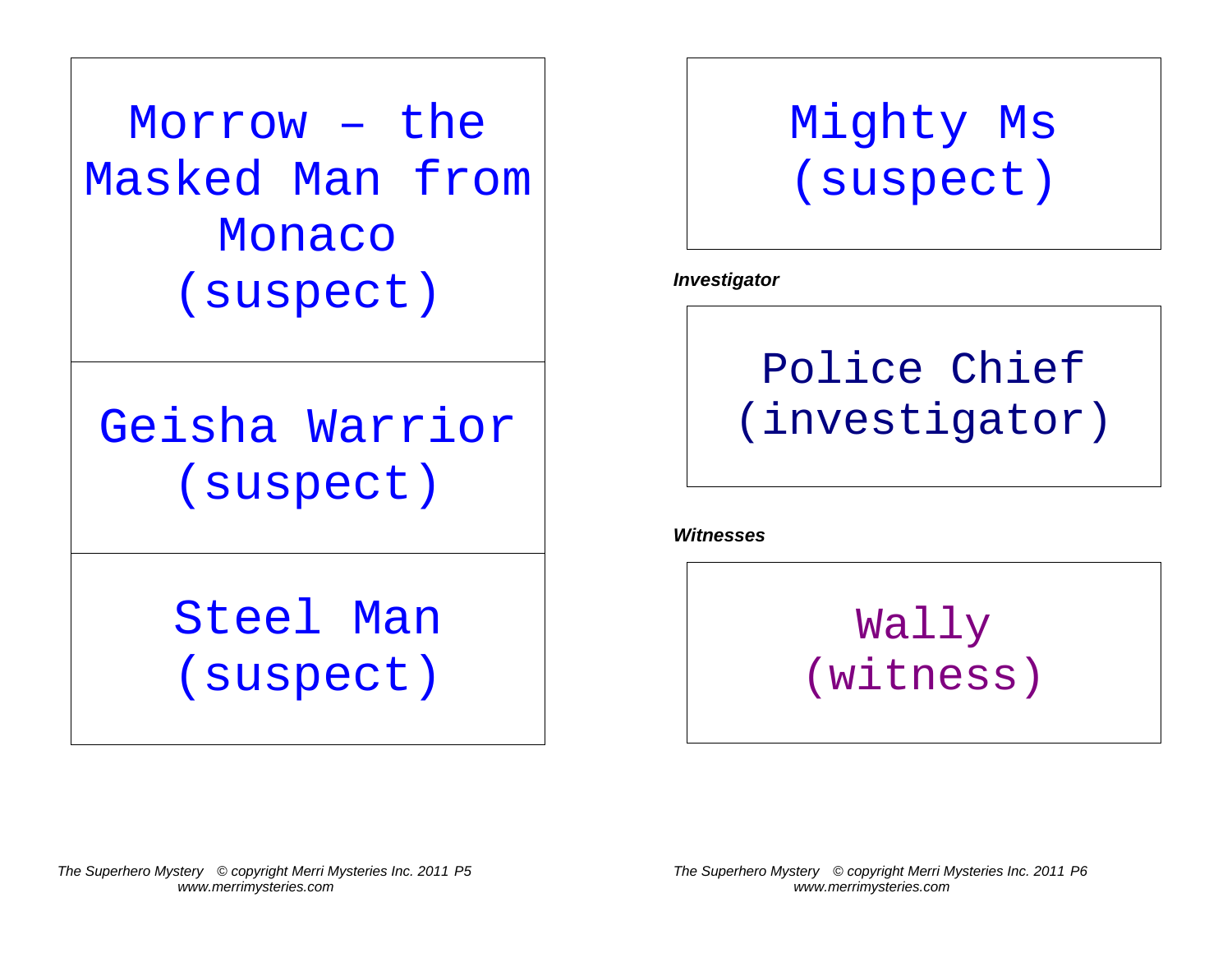

Merri Mysteries presents...

### **"The Superhero Mystery"**

by Stephanie Chambers

*The Play* 

*The Superhero Mystery © copyright Merri Mysteries Inc. 2011 P7 www.merrimysteries.com*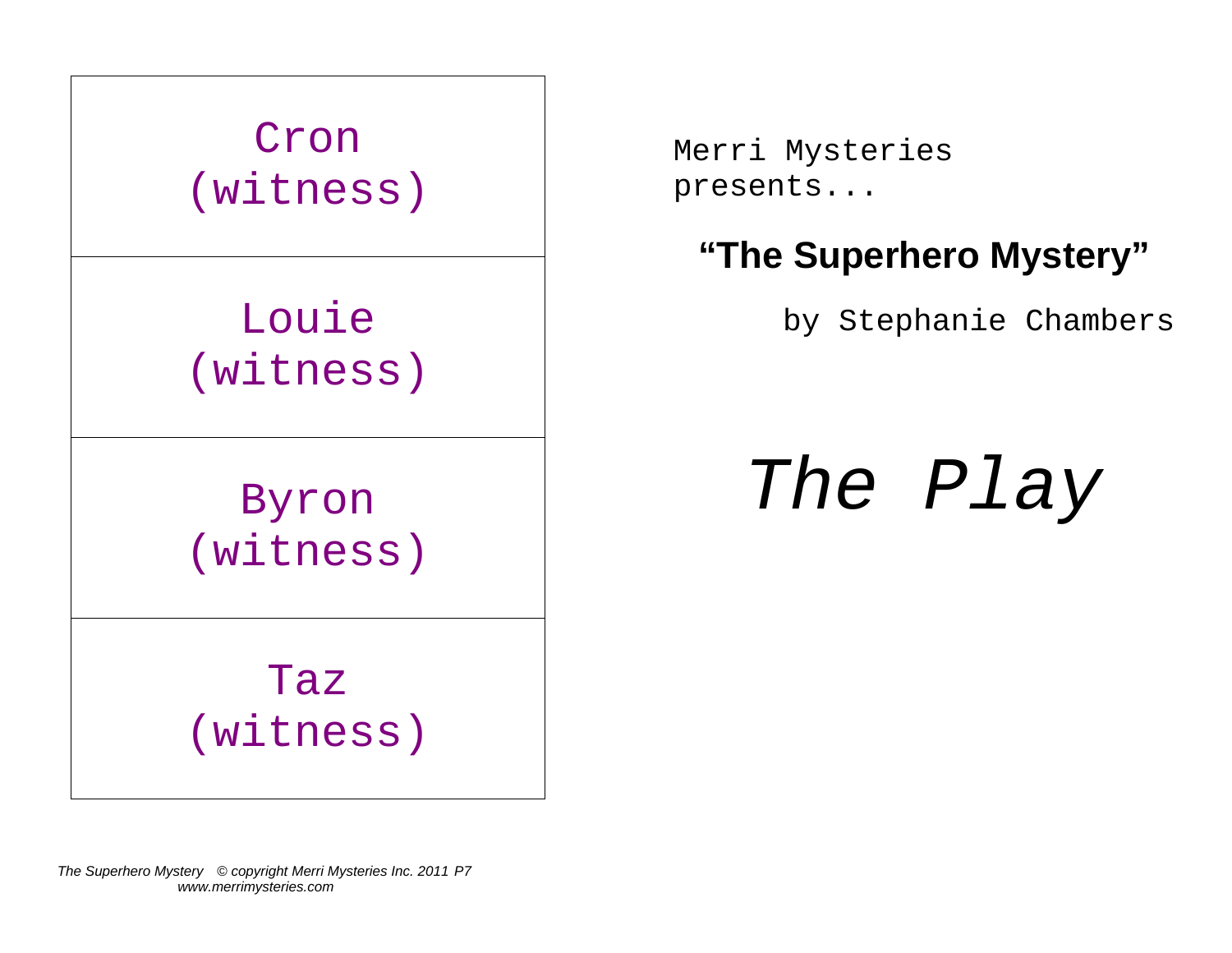### **The Superhero Mystery - Act One**

**Note:** *Although this is in play format, you do not have to take to a stage and act it out. You can just sit around a dining table and read out your lines or sit in a circle on sofas etc.*

**Note:** *If it says the line may be said by "Anyone", we recommend that one of the optional detectives and witnesses take a turn to say the line. If there are no optional witnesses or detectives, then everyone should take a turn saying one of these lines, however, the person the clue is about should not say it. You may like to work out beforehand who will say each of these "Anyone" clues and write their character's name next to each one.* 

| Anyone:                  | I heard that a few months ago, things were really<br>quiet on the crime scene and all the superheros<br>were taking their vacations. | Mighty Ms:             | Yes. Some of the villains I sent to jail years ago<br>have now totally changed their ways and they<br>send me thank you notes and holiday cards.          |  |
|--------------------------|--------------------------------------------------------------------------------------------------------------------------------------|------------------------|-----------------------------------------------------------------------------------------------------------------------------------------------------------|--|
| Web Man:                 | Yeah. Because I am often use my web as a<br>trampoline, I decided to compete in a world<br>trampolining competition.                 | Nightflier:            | The villains were in the city but they didn't<br>register on my radar. That means they didn't<br>even get any parking fines.                              |  |
| Nightflier:              | I was just doing my usual boring day job and<br>watching action movies at night.                                                     | Zada:                  | I'm very intuitive, so I knew something was up,<br>but as I knew it didn't involve zombies, I didn't                                                      |  |
| Squawk:                  | There are only so many times you can check and<br>re-check the equipment.                                                            |                        | worry about it.                                                                                                                                           |  |
|                          |                                                                                                                                      | Squawk:                | We have a register of villains and we know all                                                                                                            |  |
| Morrow:                  | I sent all my masks in for drycleaning and I just<br>stayed in my basement watching movies.                                          |                        | their locations. But this group were all new<br>villains. They've never done anything in the<br>past.                                                     |  |
| Zada:                    | Even the zombies were staying put in their<br>graves where they belong, so I went skiing in<br>New Zealand.                          | Geisha Warrior:        | Because of our Zen beliefs, we aren't attached to<br>our successes or our failures. If criminals are<br>present, we deal with them as that is our purpose |  |
| Mighty Ms:<br>Steel Man: | I went for a few glides over the Antarctic. I love<br>watching the penguins play.<br>I went climbing in the Himalayas.               |                        | in life.                                                                                                                                                  |  |
|                          |                                                                                                                                      | Wing Woman:            | I have a pretty close ear to the ground and I had<br>never heard about this set of villains either.                                                       |  |
|                          |                                                                                                                                      | The Superhero Mystery  | © copyright Merri Mysteries Inc. 2011 P1                                                                                                                  |  |
|                          |                                                                                                                                      | www.merrimysteries.com |                                                                                                                                                           |  |

Samurai Sally: I just kept teaching my martial arts classes. At night, I polished my blades.

Geisha Warrior: I went back to Japan to see my parents. They live in a quiet fishing village.

Wing Woman: I just did my day job and I built myself a new

Anyone: The Police said these villains came to the city a

Morrow: The lack of crime shows that we've all been

plans, let alone enact them.

high-speed vehicle in my garage.

few years ago but they've been lying low.

doing our jobs so well that most villains wouldn't have even dared to hatch any more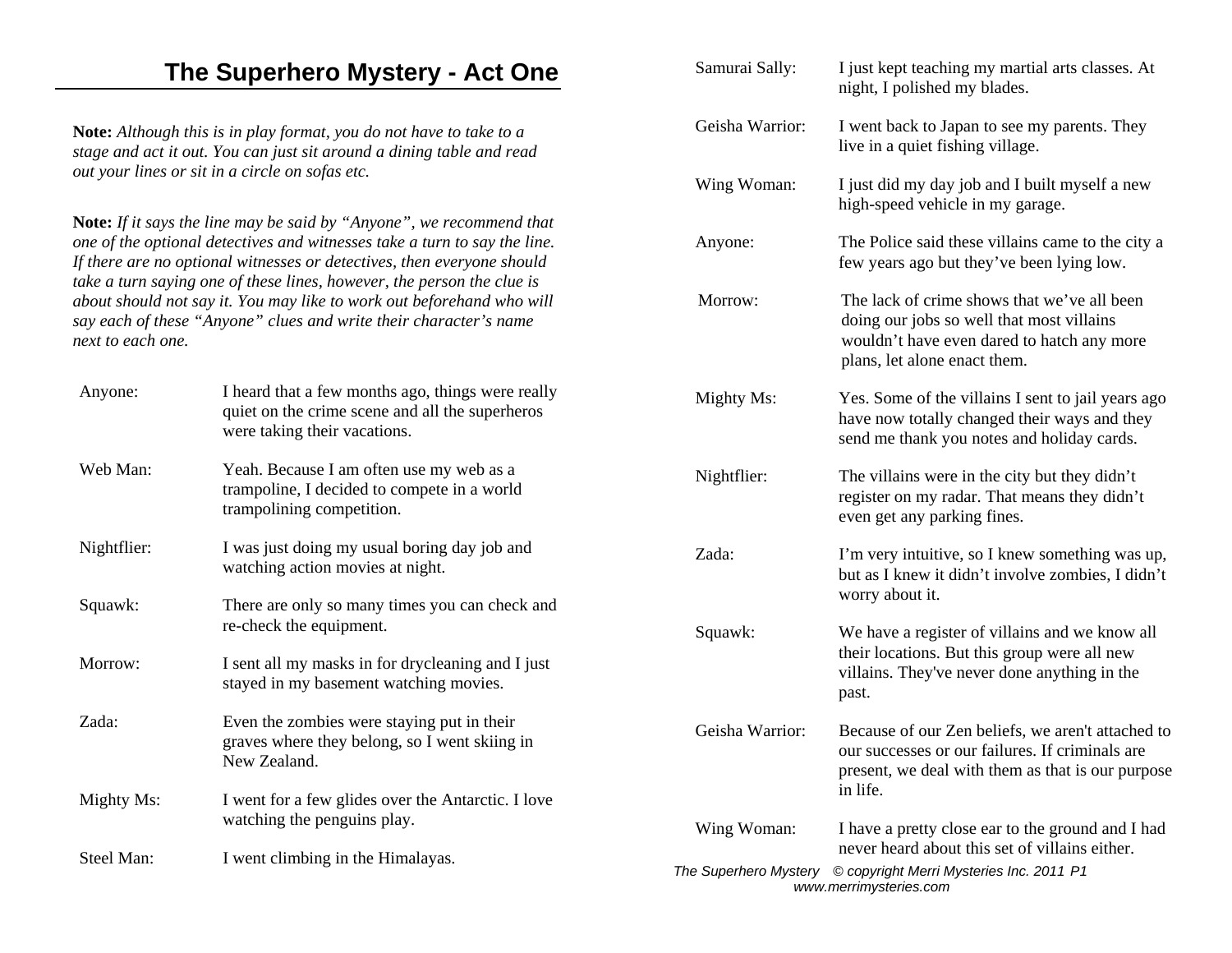| Steel Man:     | I mainly deal with the really serious criminals<br>that no one else can stop. So when they are<br>captured they stay there for a really long time.                                           | Web Man:       | Yes. They are similar in appearance, but webs<br>are far more dynamic. Webs are sticky and so<br>they can bind whatever it is they seek to<br>entangle.           |
|----------------|----------------------------------------------------------------------------------------------------------------------------------------------------------------------------------------------|----------------|-------------------------------------------------------------------------------------------------------------------------------------------------------------------|
| Web Man:       | We normally each managed crime in different<br>cities, but the last few years all the major<br>criminals seemd to cluster in this city so the<br>authorities begged us to relocate to here.  | Anyone:        | Samurai Sally – normally when you meet with<br>villains you use your fancy blade-work to your<br>advantage. Has this ever not been the case?                      |
| Samurai Sally: | A wise Zen master told me recently to beware<br>because like the darkness is darkest before the<br>dawn, often crime is quietest before the worst<br>villains emerge.                        | Samurai Sally: | Well one time they had the audacity to steel my<br>blade collection. But I know enough other<br>martial arts. The blades are really just<br>accessories.          |
| Anyone:        | Mighty Ms - I know you can fly but would you<br>be strong enough to lift a heavy net like the one<br>brought down on the criminals?                                                          | Anyone:        | Nightflier – this was a daytime capture.<br>Normally you operate more at night when your<br>ability to see in the dark gives you an advantage.                    |
| Mighty Ms:     | I'm not just a pretty face. Most people who try<br>to arm wrestle with me, end up in surgery.                                                                                                | Nightflier:    | That's true. I prefer night to day. But I think the<br>villains said the net came down on them late last<br>night but they weren't found till this morning.       |
| Anyone:        | Morrow – because you're a masked man, we<br>don't know anything about your family<br>background. How did your family make the<br>money to allow you to roam around just doing<br>good deeds? | Anyone:        | Wing Woman - you said you just built yourself<br>a high-speed vehicle. So you must be a<br>technology and mechanical whiz. Does your<br>expertise extend to nets? |
| Morrow:        | They invested in gold and goldmines at just the<br>right time.                                                                                                                               | Wing Woman:    | I'm sure I could advance the net technology if I<br>applied my skills to it. But I can't say it's an area<br>that really interests me.                            |
| Anyone:        | Zada – have you ever dealt with any criminals?<br>Or do you just deal with zombies?                                                                                                          | Anyone:        | Steel Man – would you say that your strength is<br>your main asset?                                                                                               |
| Zada:          | Well zombies mainly. But lately I've been<br>thinking I might need to diversify because the<br>zombies seem to prefer to stay in their graves.                                               | Steel Man:     | As I'm sure all the superheros would agree,<br>brute force is pretty useless without intelligence<br>behind it.                                                   |
| Anyone:        | Web Man - webs and nets are similar. Maybe<br>you were the one to throw the net to catch these<br>villains?                                                                                  |                |                                                                                                                                                                   |

*The Superhero Mystery © copyright Merri Mysteries Inc. 2011 P2 www.merrimysteries.com* 

*The Superhero Mystery © copyright Merri Mysteries Inc. 2011 P3 www.merrimysteries.com*